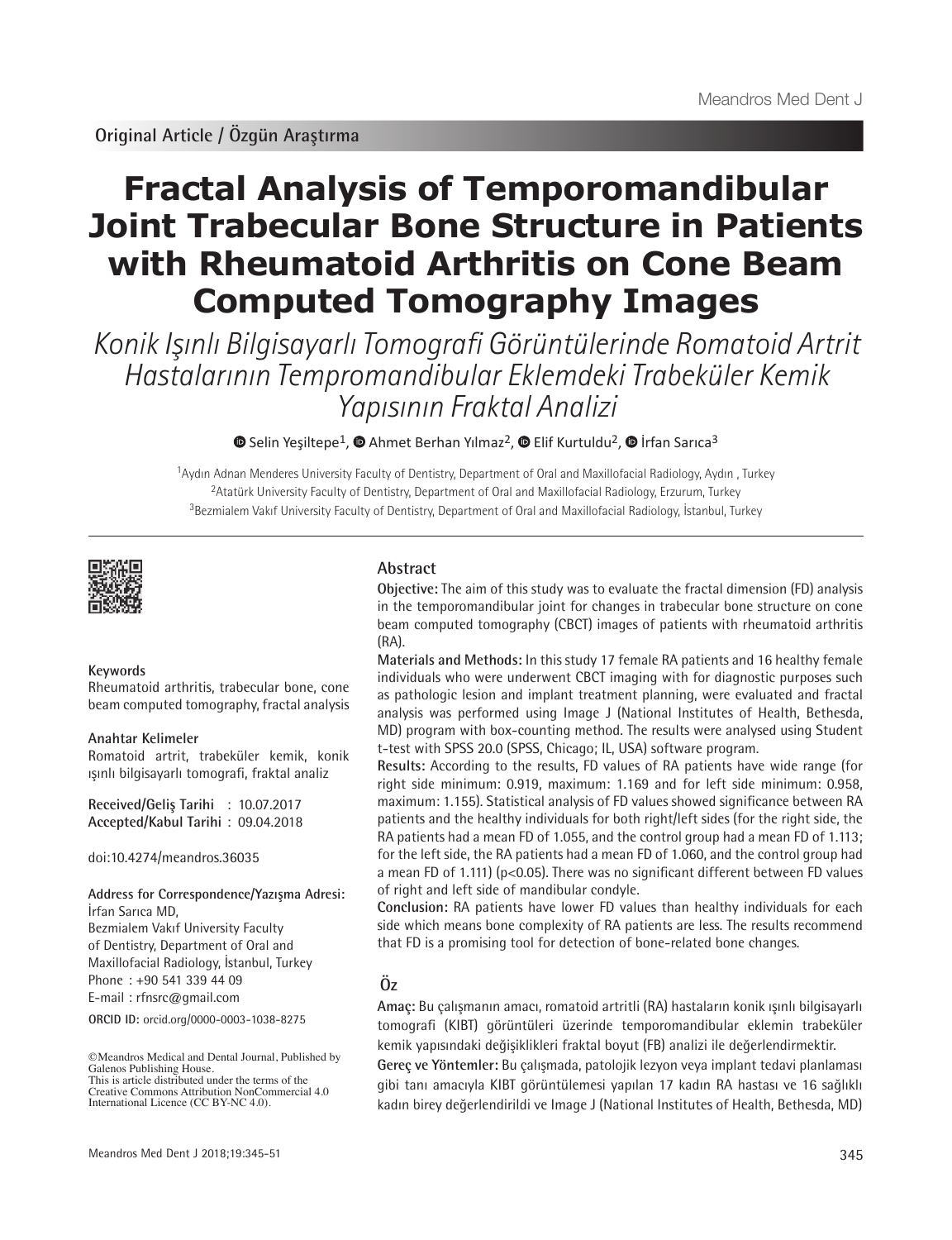programı kullanılarak kutu sayma yöntemi ile fraktal analiz yapıldı. Sonuçlar SPSS 20.0 (SPSS, Chicago, IL, ABD) programı ile Student t-testi kullanılarak değerlendirildi.

**Bulgular:** RA hastalarının FB değerleri sağda minimum: 0,919, maksimum: 1,169 ve solda minimum: 0,958, maksimum: 1,155 olarak ölçüldü. FB değerlerinin istatistiksel analizi, sağ ve sol taraflar için RA hastaları ile sağlıklı bireyler arasında istatistiksel olarak anlamlı farklılık gösterdi (sağ taraf için RA hastalarının FB ortalaması 1,055, kontrol grubunun FB ortalaması 1,113, sol taraf için ise RA hastalarının FB ortalaması 1,060, kontrol grubunun FB ortalaması 1,111'dir) (p<0,05). Mandibuler kondilin sağ ve sol tarafı arasında ise FB değerleri istatistiksel olarak anlamlı fark göstermemektedir.

**Sonuç:** RA hastalarının her bir taraf için sağlıklı kişilere göre FB değerleri daha düşüktür, bu da RA hastalarının kemik yoğunluğunun daha az olduğu anlamına gelir. Sonuçlar FB'nin RA ile ilişkili kemik değişikliklerinin saptanmasında umut verici bir araç olduğunu düşündürmektedir.

## **Introduction**

Rheumatoid arthritis (RA) is a systemic, chronic, autoimmune, inflammatory and erosive joint disease (1). Although RA usually affects the metacarpophalangeal, proximal interphalangeal and metatarsophalangeal joints, it can also affect other joints. Temporomandibular joint (TMJ) involvement is usually seen in advanced cases (2).

Fundamental changes in the process of bone remodeling potentially lead to changes in the structural and mechanical properties of bones (1). Rheumatic inflammation reduces the bone strength and toughness of the periarticular bone by disrupting bone quality and bone mass. In RA, periarticular osteoporosis is the first morphological sign associated with the disease and is seen before erosion and narrowing of the joint space (3).

Patients with RA are at risk for secondary osteoporosis. A change in bone architecture provides information for the diagnosis of osteoporosis and a possible fracture risk (4-6).

Because the trabecular bone has a higher metabolic activity than the cortex of the alveolar bone, it is more suitable for use in evaluating changes (7). The fractal dimension (FD) of the trabecular bone structure has been proven to have a significant correlation with the physical properties of the bone (8).

FD analysis is a statistical tissue analysis used to describe complex shapes and structural patterns based on fractal mathematics (9). A small FD value indicates a larger number of gaps in the bone, while a greater FD value indicates a smaller number of voids in the bone (4,10). It has been shown that an FD increases both after the experimental demineralization of bone and after changes in bone density due to age or disease (11,12).

Various studies have been conducted to apply different methods of analyzing bone structure with panoramic radiography (13-15). Only a limited

number of studies have assessed bone structure using cone beam computerized tomography (CBCT) (16-18). While the detailed trabecular structure can not be achieved due to low resolution, the texture pattern in CBCT can still provide discriminative data to separate different trabecular patterns (16). It has been shown that fractal analysis can be applied to CBCT images for evaluation of bone quality (18). CBCT is used in dentistry in many different diagnoses such as assessing the bone quality before implant placement or identifying and following a variety of bone lesion types. Clinical applications in the field of dentomaxillofacial radiology have gained importance and become widespread (19).

In this study, CBCT data and the fractal analysis method were used to evaluate and compare the trabecular bone structure changes in condyle heads of patients in the RA group with those of the control group.

#### **Materials and Methods**

#### **Subjects**

In the present study, 17 female RA patients and 16 healthy female individuals who underwent CBCT imaging for various diagnostic purposes, such as pathologic lesion and implant treatment planning, were evaluated retrospectively. None of the study participants had any congenital TMJ disorder or surgical treatment for TMJ. The RA patients ranged in age from 20-63 years (mean of 44.4 years), and the healthy individuals ranged in age from 26-64 years (mean of 42 years). The control and RA patient groups were matched according to age and gender criteria. The CBCT examinations were performed at Atatürk University Faculty of Dentistry, Department of Dentomaxillofacial Radiology. The RA patients did not have any systemic disease other than RA, and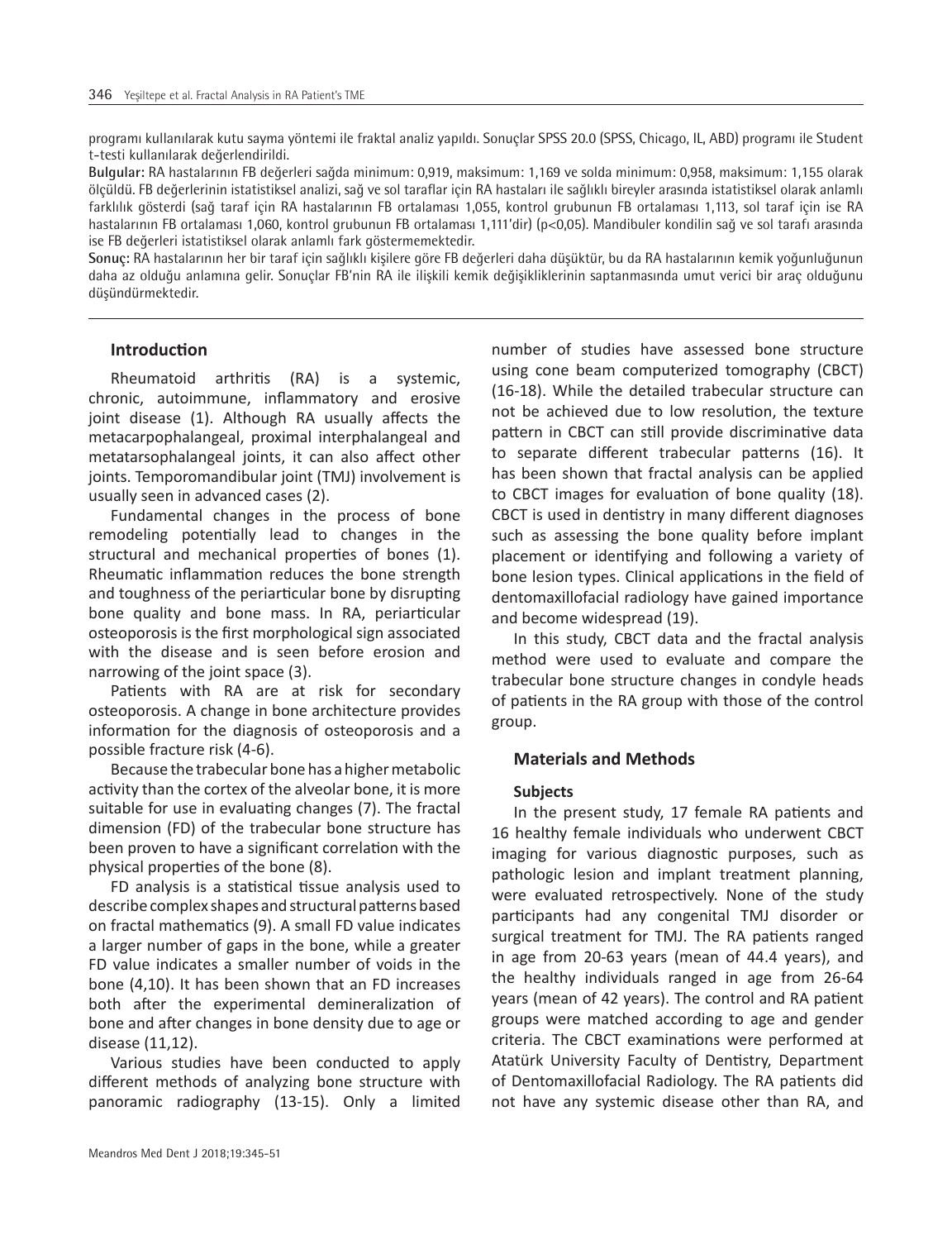the control group did not have any type of systemic disease.

#### **Cone Beam Computerized Tomography Data**

CBCT images were obtained by using the NewTom 3G (Quantitative Radiology, Verona, Italy) which has a maximum output of 110 kV and 15 mA, a 0.16-mm voxel size, and an approximate 5.4s exposure time as scanner parameters. In the first instance, the TMJ was examined by viewing 0.5 mm axial slices; the coronal slices were selected from the axial views on which condylar process is the widest in mediolateral dimension. The coronal slices were taken in 0.3 mm thickness and parallel to the long axis of the condylar process on the selected axial image. All CBCT images were evaluated by a single observer.

# **Fractal Dimension Analysis**

All the condyle slices were saved as JPEG images via the NNT Viewer software program. The regions of interest (ROIs) were selected as 20x20 pixels within each image with the use of Photoshop CS6 13.0 8.0 (Adobe Inc., San Jose, CA). The ROIs, located in the middle of the coronal TMJ slice (Figure 1), were cropped by using Adobe Photoshop and saved as JPEG images. The images were then transferred to the Image J (IJ) version 1.51 program (National Institutes of Health, Bethesda, MD @; https://imagej.nih.gov/ ij/download.html) (20) in order to calculate the FDs. In this study, the images were converted to binary images by using the method created by White and Rudolph (21). The ROIs were duplicated and blurred by using a Gaussian filter with a diameter of 35 pixels. The blurring process aims to eliminate all fine- and medium-scale variations in image brightness. The blurred images were extracted from the original ROIs. To reflect each of the image's variations, such as trabecular bone structure and marrow spaces, 128 value was added to the obtained images at all pixel locations. The results were converted to binary with thresholding and a brightness value of 128. The binary images were eroded and dilated on time to minimize the noise. The final images were obtained after inverting and skeletonizing the binary images. On the skeletal binary images, the skeletal structure represents the bone pattern and the non-skeletal structure depicts the bone marrow (Figure 2). The FDs of the skeletonized images were calculated by using the box counting tool on Image J 1.51 program. The images were analyzed by covering it with a square grid of equally sized tiles. The widths of the square boxes were 2, 3, 4, 6, 8, 12, 16, 32, and 64 pixels. The number of the counted squares was plotted against the number of squares in the double logarithmic scale, and the FDs were calculated from the inclination of the line fitted on the data points (Figure 3).



Figure 1. Coronal image of temporomandibular joint slice thickness is 0.3 mm. Regions of interest were taken from the mostly middle of the condyle and suitable place which has no cortical bone. A) right side, B) left side



**Figure 2.** Image processing steps. A) Regions of interest 20x20 pixel, B) gaussian blurred image (diameter 35 pixel), C) image B was substracted from image, A D) 128 added, E) binary image, F) eroded image, G) dilated image, H) skeletonized



**Figure 3.** Fractal dimension calculation of the images with box counting method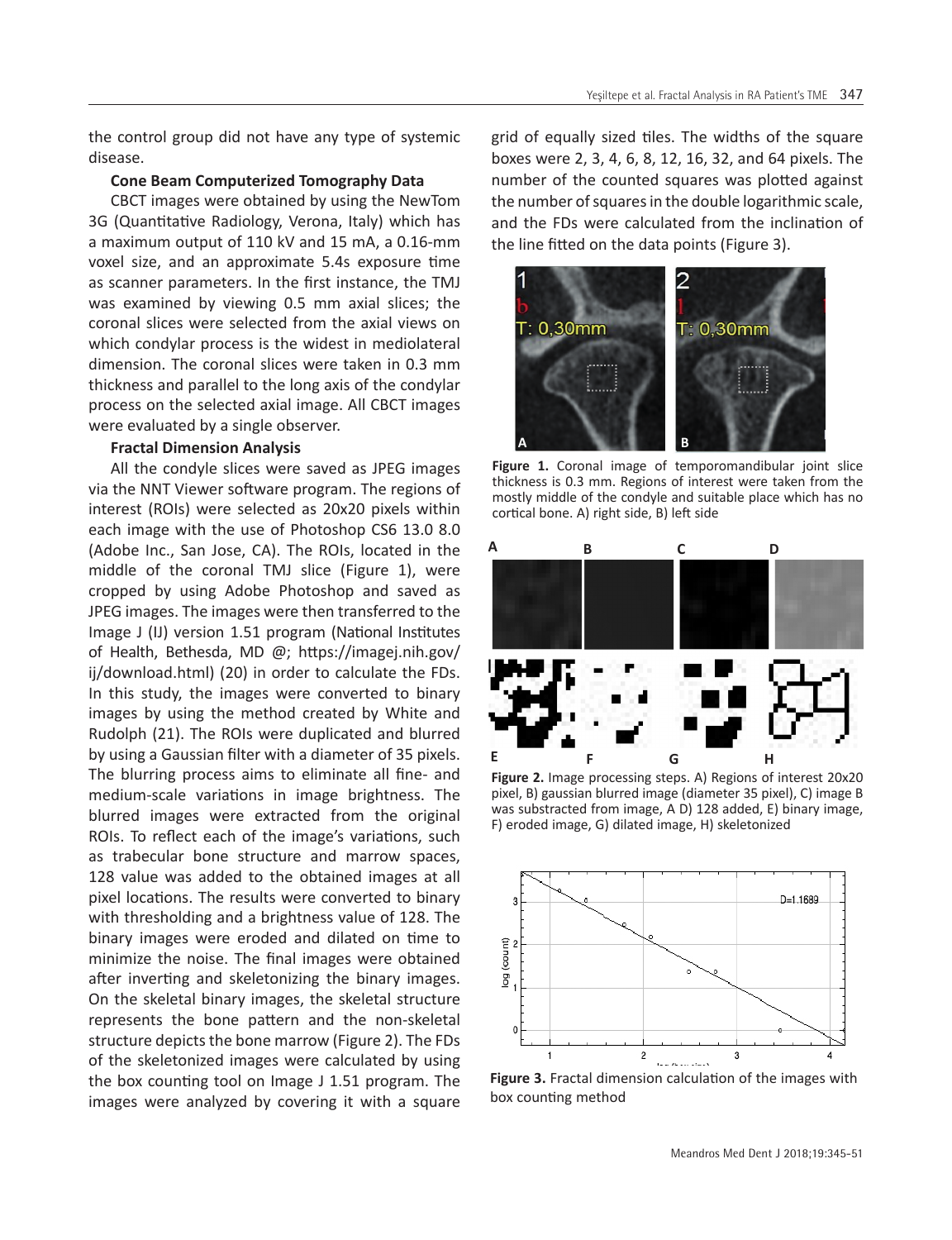#### **Statistical Analysis**

The FD values for both the RA patients and the control group are listed in Table 1. Statistical analyses were carried out using the SPSS 20.0 (SPSS, Chicago, IL) software program. The independent Samples t-test was used to determine the difference between FD values of the healthy individuals and the RA patients. Significance was defined as p≤0.05.

#### **Results**

Table 1 presents the FD values of every participant and Table 2 presents the mean values and standard deviations. The results indicated that RA patients had lower FDs than the healthy individuals for both the right and left sides of the condyle head, which means that RA patients had a lesser bone complexity. The FD values of the RA patients showed a wide range (for the right side, a minimum of 0.919 and a maximum of 1.169; for the left side, a minimum of 0.958 and a maximum of 1.155). A statistical analysis of the FD values showed significance between the RA patients and the healthy individuals for both right and left sides (for the right side, the RA patients had a mean FD of 1.068, and the control group had a mean FD of 1.113; for the left side, the RA patients had a mean FD of 1.060, and the control group had a mean FD of 1.111) (p<0.05). The FD values of the trabecular bone structure support the hypothesis of this study which is there's a significant difference between the individual trabecular bone complexity of female RA patients and females without RA.

| Table 1. Presents fractal dimension values of right and left temporomandibular joints regions of interest |                        |                |                        |  |  |  |  |
|-----------------------------------------------------------------------------------------------------------|------------------------|----------------|------------------------|--|--|--|--|
| TMJ right side                                                                                            |                        | TMJ left side  |                        |  |  |  |  |
| RA patients FD                                                                                            | Healhty individuals FD | RA patients FD | Healhty individuals FD |  |  |  |  |
| 1.063                                                                                                     | 1.223                  | 1.036          | 1.112                  |  |  |  |  |
| 1.083                                                                                                     | 1.097                  | 1.084          | 1.201                  |  |  |  |  |
| 1.117                                                                                                     | 1.140                  | 1.049          | 1.165                  |  |  |  |  |
| 1.041                                                                                                     | 1.139                  | 1.074          | 1.028                  |  |  |  |  |
| 1.074                                                                                                     | 1.051                  | 0.958          | 1.047                  |  |  |  |  |
| 1.077                                                                                                     | 1.142                  | 1.001          | 1.112                  |  |  |  |  |
| 1.073                                                                                                     | 1.142                  | 1.045          | 1.162                  |  |  |  |  |
| 0.976                                                                                                     | 1.114                  | 1.155          | 1.148                  |  |  |  |  |
| 1.070                                                                                                     | 1.173                  | 1.119          | 1.141                  |  |  |  |  |
| 1.169                                                                                                     | 1.132                  | 1.015          | 1.074                  |  |  |  |  |
| 1.027                                                                                                     | 1.130                  | 0.967          | 1.169                  |  |  |  |  |
| 1.122                                                                                                     | 1.019                  | 1.087          | 1.148                  |  |  |  |  |
| 1.143                                                                                                     | 1.151                  | 1.085          | 1.186                  |  |  |  |  |
| 1.077                                                                                                     | 1.028                  | 1.033          | 0.955                  |  |  |  |  |
| 1.077                                                                                                     | 1.031                  | 1.069          | 1.010                  |  |  |  |  |
| 0.919                                                                                                     | 1.109                  | 1.135          | 1.128                  |  |  |  |  |
| 1.050                                                                                                     |                        | 1.112          |                        |  |  |  |  |
| TMJ: Temporomandibular joints, RA: Rheumatoid arthritis, FD: Fractal dimension                            |                        |                |                        |  |  |  |  |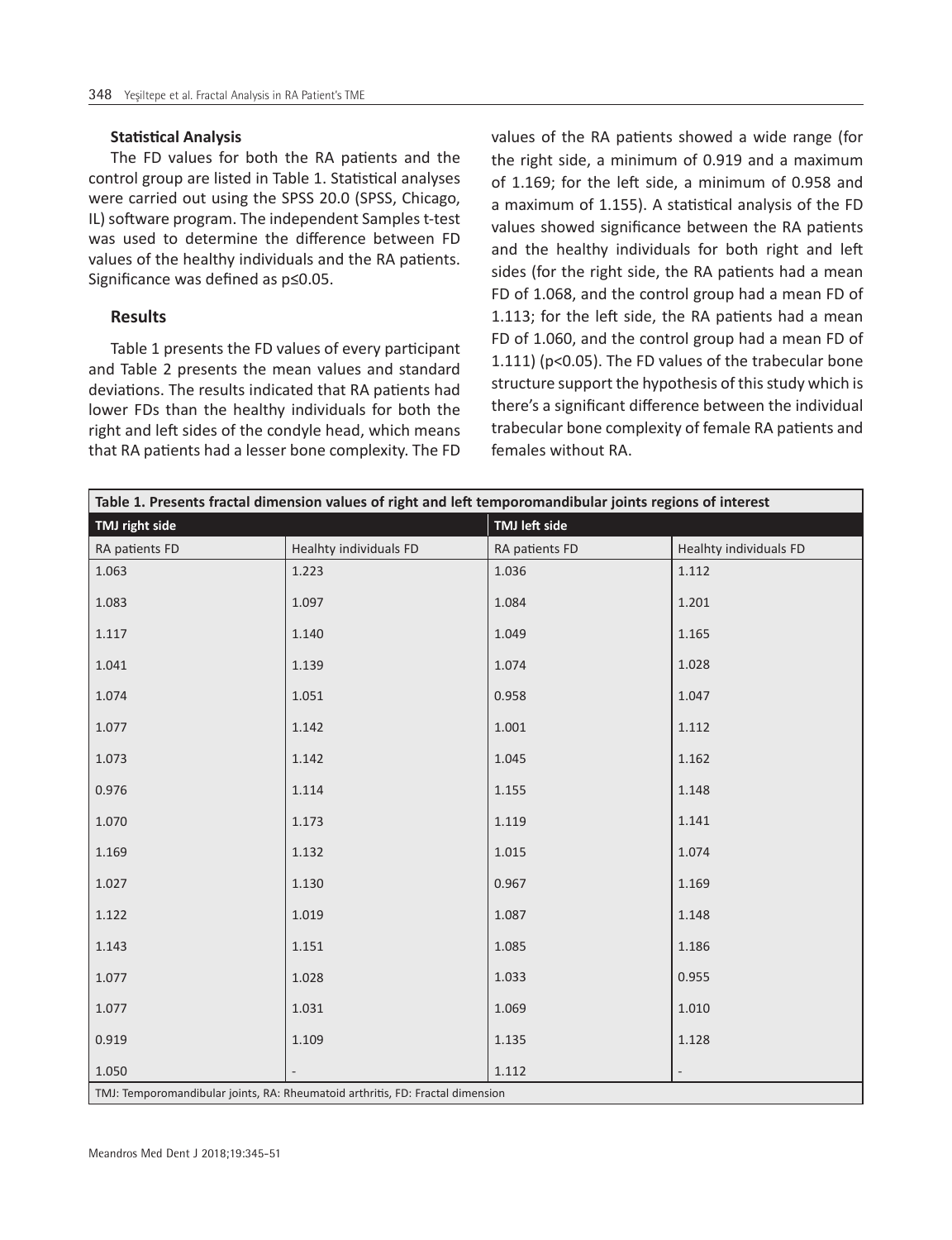**Table 2. Presents the means and standard deviations of the variables and paired Samples t-test results (p≤0.05) (group 1: Patients with rheumatoid arthritis, group 2: Healthy individuals)**

| Group                         | l n | <b>Mean</b> | Standard deviation | Standard error of the mean | p (2-tailed) |  |  |
|-------------------------------|-----|-------------|--------------------|----------------------------|--------------|--|--|
| TMJ right side                |     |             |                    |                            |              |  |  |
|                               | 17  | 1.06812     | 0.058683           | 0.014233                   |              |  |  |
| $\overline{2}$                | 16  | 1.11381     | 0.056434           | 0.014109                   | 0.030        |  |  |
| <b>TMJ</b> left side          |     |             |                    |                            |              |  |  |
| 1                             | 17  | 1.06024     | 0.055481           | 0.013456                   |              |  |  |
| $\overline{2}$                | 16  | 1.11163     | 0.069962           | 0.017490                   | 0.026        |  |  |
| TMJ: Temporomandibular joints |     |             |                    |                            |              |  |  |

#### **Discussion**

RA is characterized by synovial membrane, cartilage and subchondral bone inflammation, and injury of joints that cause joint space and loss of function. Although radiographic changes occur in 60% of RA patients, these changes are not observable in the early stages of the disease (22). Periarticular osteopenia is an early and diffuse characteristic of RA and may be the first morphological change associated with the disease. At the same time, patients with RA are at risk for secondary osteoporosis (23).

Various studies have shown that fractal analysis, a quantitative tool for examining the morphology of complex structures. It can show the changes of trabecular bone structure in some diseases, such as sickle cell anemia, osteoporosis and hyperparathyroidism. According to these studies, the FD values of trabecular bone were related with differences between patient and healthy groups with respect to changes in trabecular bone architecture and bone density (21,24-26).

Alman et al. (27) and Demirbas et al. (25) reported that FD analysis was performed on spongeous bone of the second premolar and first molar teeth. Because trabecular bone has a higher metabolic activity than cortical bone, it determines bone structure changes (28). In this study, we also performed fractal analysis on the trabecular bone at the condyle head in the TMJ.

Alveolar bone shows changes in its internal structure, with a physiological adaptation capacity to accommodate the forces to which it is exposed. It is thought that the anisotropic feature of the trabecular bone and changes in the trabecular thickness cause different results in FD studies (5,25,29,30).

Although the literature states that as the FD increases, the complexity of the structure increases,

there is no consensus on this subject. Differing results of FD studies are related to anatomical variations, the use of various techniques in obtaining FDs, and the examination of different regions in alveolar bone. It is also important to understand how the disease affects bone quality and how different sections of the body are affected by this condition. Additionally, it is critical to determine the criteria for choosing the ROI and the course of obtaining two-dimensional images (11,25,31) In our study, CBCT images were obtained with fixed exposure parameters by selecting standardized ROIs within the cortical borders of both mandibular condyles.

In contrast to the results of our study, some researchers, such as Ruttimann et al. (32) and Hua et al. (18) reported that FD is increased in some patients with diseases that cause osteoporotic effects on bone structure. However, Demirbas et al. (25), Southard et al. (10), Updike and Nowzari (31) and Ergun et al. (5) have reported decreased FD values. In this study, it was found that the right and left condyle head FD measurements in RA patients were significantly lower than those of the control group.

In their study of osteoporosis detection by fractal analysis of dental radiographs, Doyle et al. (33) reported that mandibular FD measurements in postmenopausal women were higher than those of premenopausal women.

Southard et al. (10) compared their own results with the results of Ruttimann et al. (32) and argued that the differences in the results may have been caused by the different analysis methods used. While there are many different approaches to the fractal analysis, the box-count is the most preferred method. (5,31) Therefore this method was chosen for this study.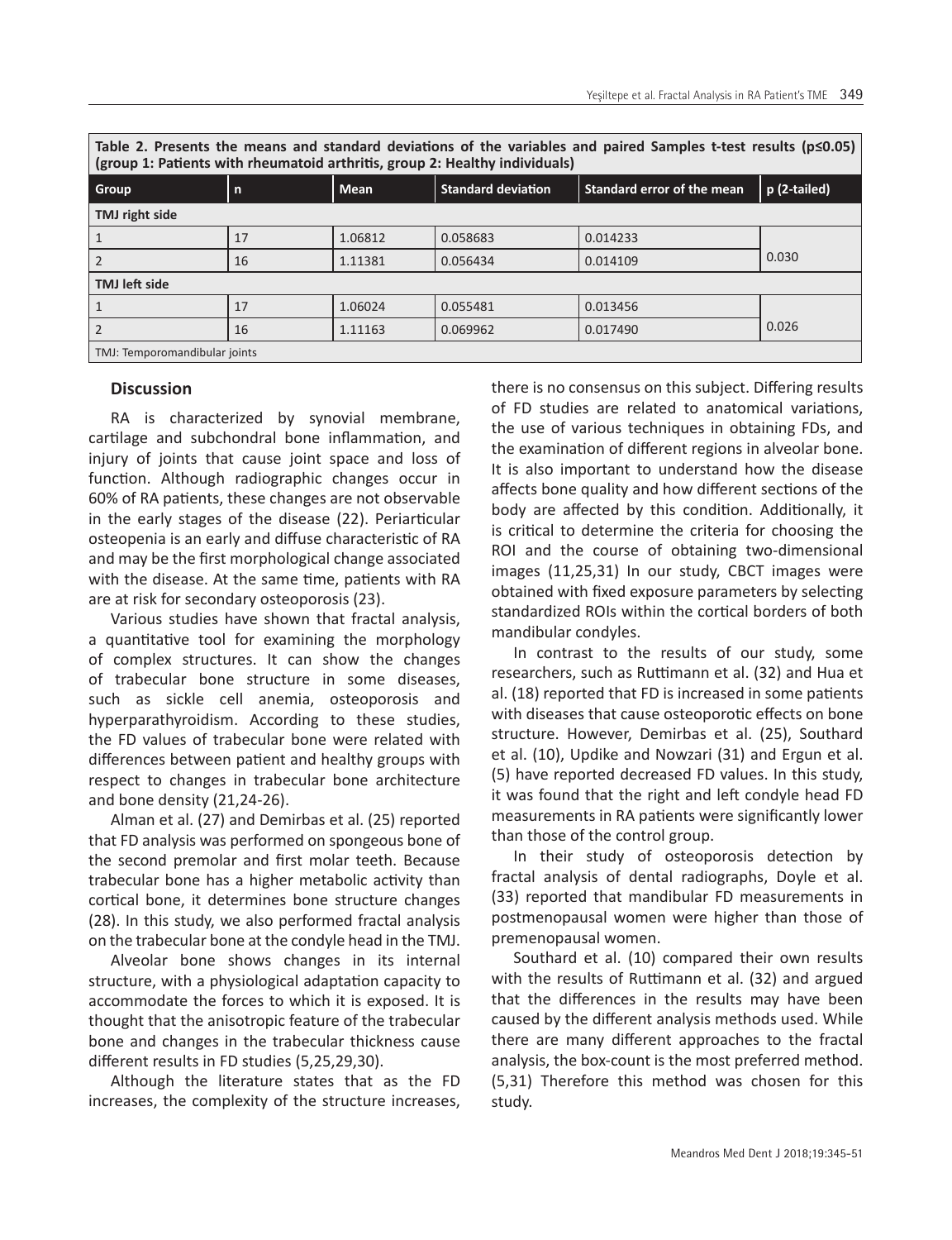Various studies have been conducted to apply several methods to analyze bone structure with panoramic radiography (9,34). Conventional radiography has disadvantages, such as limited sensitivity, in detecting early joint space narrowing and periarticular osteoporosis (35). Additionally, some studies have assessed the correlation between bone parameters obtained by CBCT or high-resolution micro-CT scans (36-40). CBCT allows direct visualization of the trabecular structure by eliminating superpositions, and the condyle head can be examined in three-dimensions. Given the clinical practice, previous studies have shown that the use of FDs in CBCT is giving promising results (17,41).

The preliminary results of Hua et al.'s (18) study showed that measuring bone area and fractal analysis had some potential for assessing bone quality in CBCT images. The results of Ling et al.'s (16) study support the use of CBCT for advanced trabecular analysis.

# **Study Limitations**

The present retrospective pilot study has some limitations. Firstly, although CBCT provides superior diagnostic imaging for TMJ, it involves higher radiation exposure compared with conventional radiography and it is not routinely used in every patient in dentistry. Nevertheless, with consideration the disadvantage of CBCT, alternative studies can be carried out using a large number of patient data. Another limitation is that this study was carried out by CBCT images of RA patients that were stored at the Oral and Maxillofacial Radiology Department at the Ataturk University and the number of participant was limited.

#### **Conclusion**

In our study, structure of the trabecular bone in the condyle head was evaluated in RA and control group patients was evaluated by fractal analysis with CBCT data. The patients with RA included in our study were not admitted to our clinic with joint complaints. CBCT was required for various reasons. The results of this study demonstrate that osteoporosis-related changes in the condyle heads of RA patients can be identified by FD analysis on CBCT images.

## **Ethics**

**Ethical Committee Approval:** Retrospective study. **Informed Consent:** Retrospective study. **Peer-review:** Externally peer-reviewed.

#### **Authorship Contributions**

Concept: S.Y., E.K., İ.S., Design: A.B.Y., Data Collection or Processing: E.K., S.Y., Analysis or Interpretation: S.Y., E.K., Literature Search: S.Y., Writing: S.Y., E.K., İ.S.

**Conflict of Interest:** No conflict of interest was declared by the authors.

**Financial Disclosure:** The authors declared that this study received no financial support.

#### **References**

- 1. Paget SA, Gibofsky A, Beary JF. Romatoloji ve klinik ortopedi el kitabı. 4 th ed. İstanbul: Nobel Tıp Kitapevleri; 2004.
- 2. Akil M, Veerapen K. Rheumatoid arthritis: clinical features and diagnosis. In: ML S, editor. ABC of rheumatology. 3rd ed. London: BMJ Publishing; 2004. p. 50-60.
- 3. Mikuls TR. Co-morbidity in rheumatoid arthritis. Best Pract Res Clin Rheumatol 2003; 17: 729-52.
- 4. Sanchez-Molina D, Velazquez-Ameijide J, Quintana V, Arregui-Dalmases C, Crandall JR, et al. Fractal dimension and mechanical properties of human cortical bone. Med Eng Phys 2013; 35: 576- 82.
- 5. Ergun S, Saracoglu A, Guneri P, Ozpinar B. Application of fractal analysis in hyperparathyroidism. Dentomaxillofac Radiol 2009; 38: 281-8.
- 6. Pothuaud L, Benhamou CL, Porion P, Lespessailles E, Harba R, Levitz P. Fractal dimension of trabecular bone projection texture is related to three-dimensional microarchitecture. J Bone Miner Res 2000; 15: 691-9.
- 7. Fazzalari NL, Parkinson IH. Fractal properties of subchondral cancellous bone in severe osteoarthritis of the hip. J Bone Miner Res 1997; 12: 632-40.
- 8. Jolley L, Majumdar S, Kapila S. Technical factors in fractal analysis of periapical radiographs. Dentomaxillofac Radiol 2006; 35: 393- 7.
- 9. Bollen AM, Taguchi A, Hujoel PP, Hollender LG. Fractal dimension on dental radiographs. Dentomaxillofac Radiol 2001; 30: 270-5.
- 10. Southard TE, Southard KA, Jakobsen JR, Hillis SL, Najim CA. Fractal dimension in radiographic analysis of alveolar process bone. Oral Surg Oral Med Oral Pathol Oral Radiol Endod. 1996; 82: 569-76.
- 11. Tosoni GM, Lurie AG, Cowan AE, Burleson JA. Pixel intensity and fractal analyses: detecting osteoporosis in perimenopausal and postmenopausal women by using digital panoramic images. Oral Surg Oral Med Oral Pathol Oral Radiol Endod 2006; 102: 235-41.
- 12. Otis LL, Hong JS, Tuncay OC. Bone structure effect on root resorption. Orthod Craniofac Res 2004; 7: 165-77.
- 13. Hastar E, Yilmaz HH, Orhan H. Evaluation of mental index, mandibular cortical index and panoramic mandibular index on dental panoramic radiographs in the elderly. Eur J Dent 2011; 5: 60-7.
- 14. Ferreira Leite A, de Souza Figueiredo PT, Ramos Barra F, Santos de Melo N, de Paula AP. Relationships between mandibular cortical indexes, bone mineral density, and osteoporotic fractures in